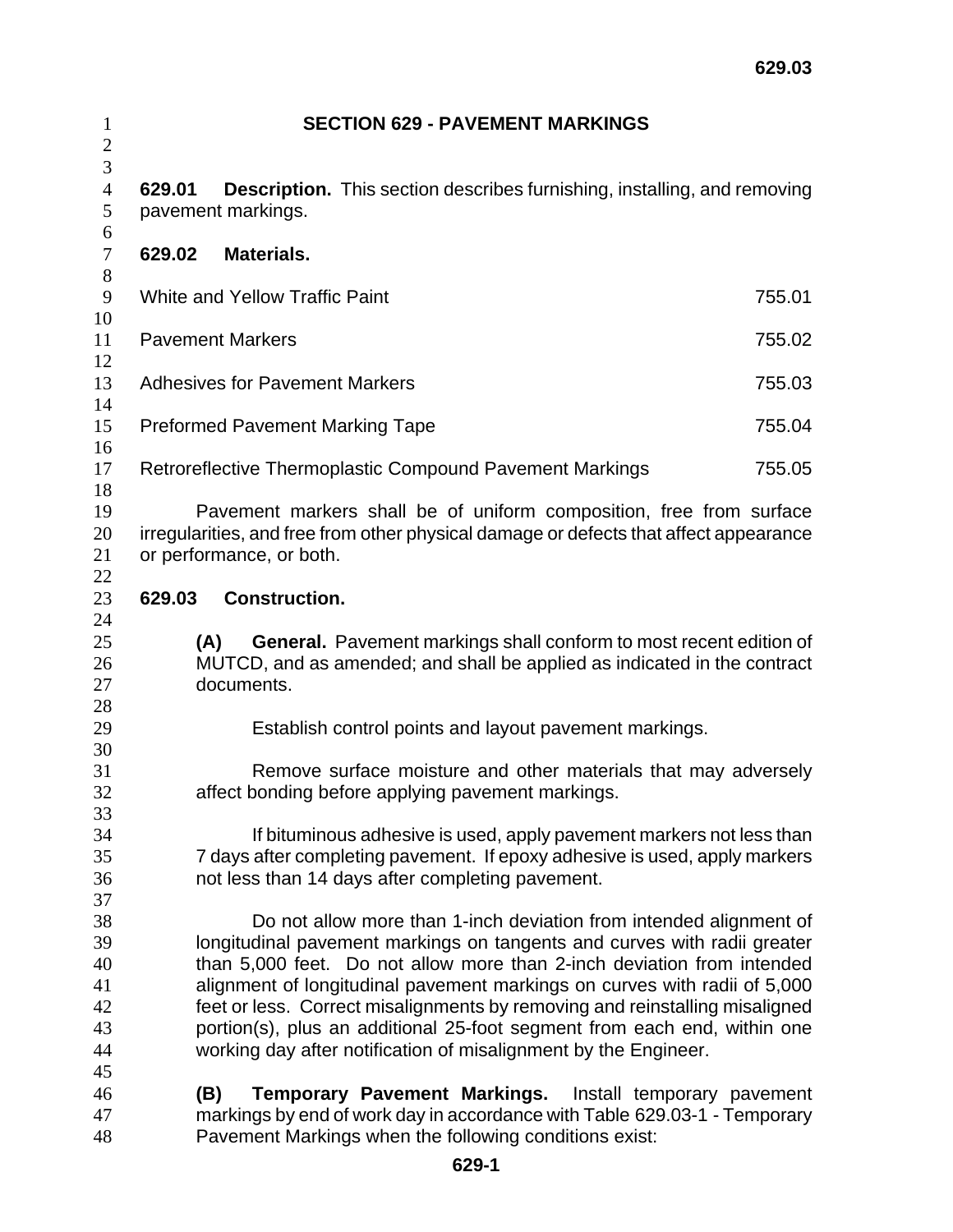| 49 |                                                                             |
|----|-----------------------------------------------------------------------------|
| 50 | (1)<br>Permanent pavement markings are not installed after                  |
| 51 | completion of each day's final paving.                                      |
| 52 |                                                                             |
| 53 | (2)<br>Additional guidance through area is required.                        |
| 54 |                                                                             |
| 55 | (3)<br>Markings for special traffic patterns are warranted.                 |
| 56 |                                                                             |
| 57 | Install temporary, solid, 4-inch pavement marking tapes on edges of         |
| 58 | traveled way for newly paved, scarified, or cold-planed surfaces,           |
| 59 | reconstructed areas, and unmarked areas. Where curbs are present at         |
| 60 | edges of traveled way, 4-inch pavement marking tapes may be eliminated.     |
| 61 |                                                                             |
| 62 | Maintain and replace temporary pavement markings, flexible                  |
| 63 | delineators, and barricades, as ordered by Engineer.                        |
| 64 |                                                                             |
| 65 | Remove temporary markings before installing permanent pavement              |
| 66 | markings.                                                                   |
| 67 |                                                                             |
| 68 | Cover or temporarily remove signs that conflict with temporary              |
| 69 | pavement markings.                                                          |
| 70 |                                                                             |
| 71 | When pavement markings are not installed by the completion of               |
| 72 | construction operations for each day, the Engineer will suspend work and    |
| 73 | progress payment in accordance with Subsection 105.01(A) - Authority of the |
| 74 | Engineer.                                                                   |
| 75 |                                                                             |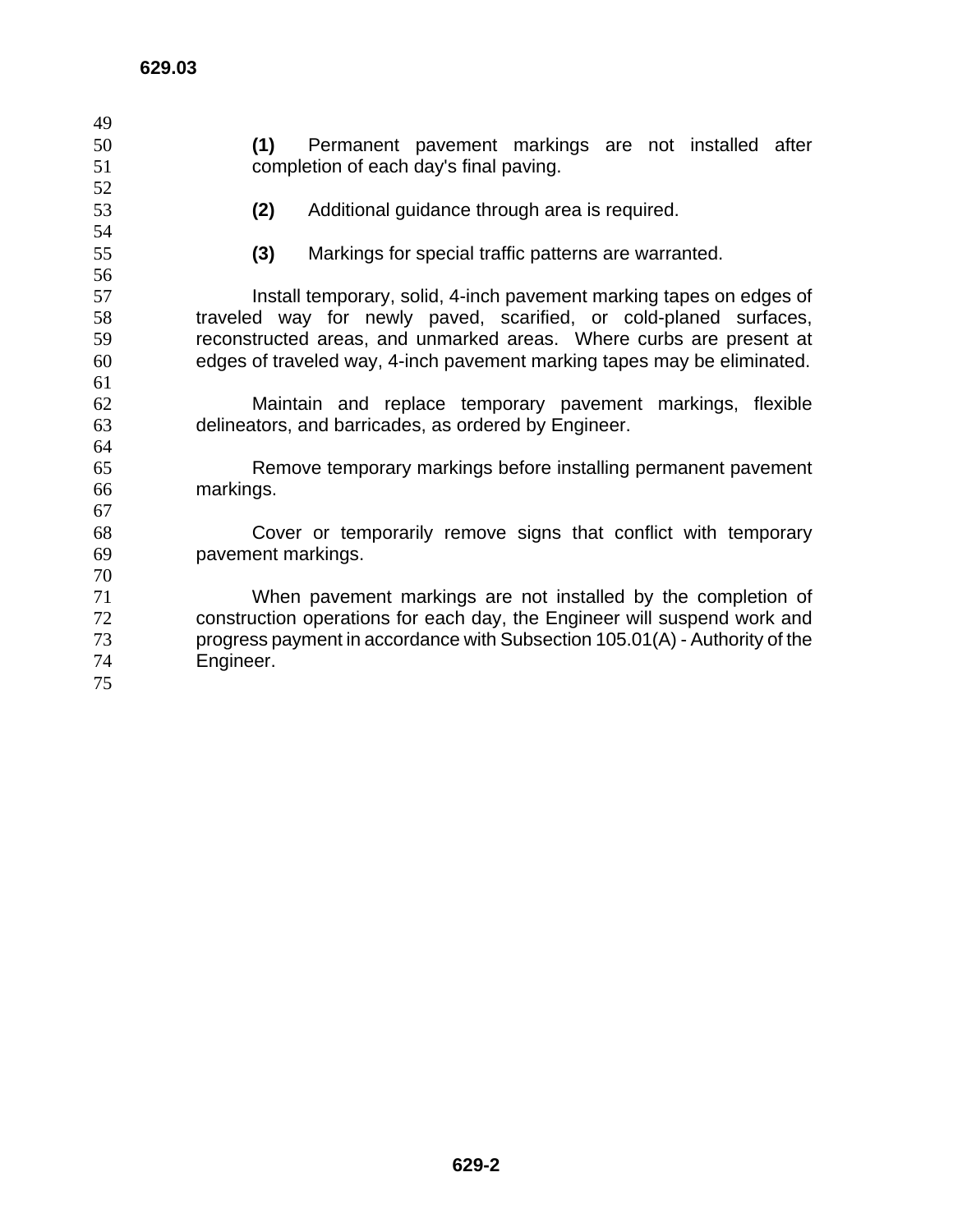| <b>TABLE 629.03-1 TEMPORARY PAVEMENT MARKINGS</b> |                                                                                                                                                                                                                        |  |  |  |
|---------------------------------------------------|------------------------------------------------------------------------------------------------------------------------------------------------------------------------------------------------------------------------|--|--|--|
| <b>TYPE</b>                                       | <b>PAVEMENT MARKINGS</b>                                                                                                                                                                                               |  |  |  |
| Passing Permitted -<br><b>Both Sides</b>          | Single 4-inch yellow stripe 5 feet in length spaced<br>20 feet on center with Type D markers spaced 40<br>feet on center and located on center of 5-foot<br>length of stripe.                                          |  |  |  |
| Passing Prohibited -<br><b>Both Sides</b>         | Double solid 4-inch yellow stripes with Type D<br>markers placed 20 feet on center on one of 4-inch<br>yellow stripes selected by the Engineer.                                                                        |  |  |  |
| Passing Permitted -<br>One Side Only              | Single continuous 4-inch yellow stripe with Type D<br>markers placed on stripe 20 feet on center on no-<br>passing side and single 4-inch yellow stripes 5 feet<br>in length spaced 20 feet on center on passing side. |  |  |  |
| Lane Lines -<br>Lane Changing<br>Permitted        | Single 4-inch yellow or white stripe 5 feet in length<br>spaced 20 feet on center with Type C or Type D<br>markers spaced 40 feet on center.                                                                           |  |  |  |
| Lane Lines -<br>Lane Changing<br>Prohibited       | Double solid 4-inch white stripes with Type C<br>markers placed 20 feet on center on one of the 4-<br>inch white stripes selected by the Engineer.                                                                     |  |  |  |
| Crosswalk                                         | Two 8-inch white transverse lines spaced 8 feet on<br>center or as ordered by the Engineer.                                                                                                                            |  |  |  |
| <b>Stop Line</b>                                  | Single 12-inch white transverse line.                                                                                                                                                                                  |  |  |  |

**Note:** Paint may be used for temporary markings in areas where final paving is not complete.

## 76

78

82

75

## 77 **(C) Permanent Pavement Markings.**

79 **(1) Permanent Pavement Markers.** Provide pavement markers 80 conforming to shapes, dimensions, tolerances, types, uses, and layout 81 as indicated in the contract documents.

Submit samples of pavement markers and adhesives for testing and acceptance 10 days before usage. The Engineer will sample and test pavement markers in accordance with Subsection 755.02 – Pavement Markers.

87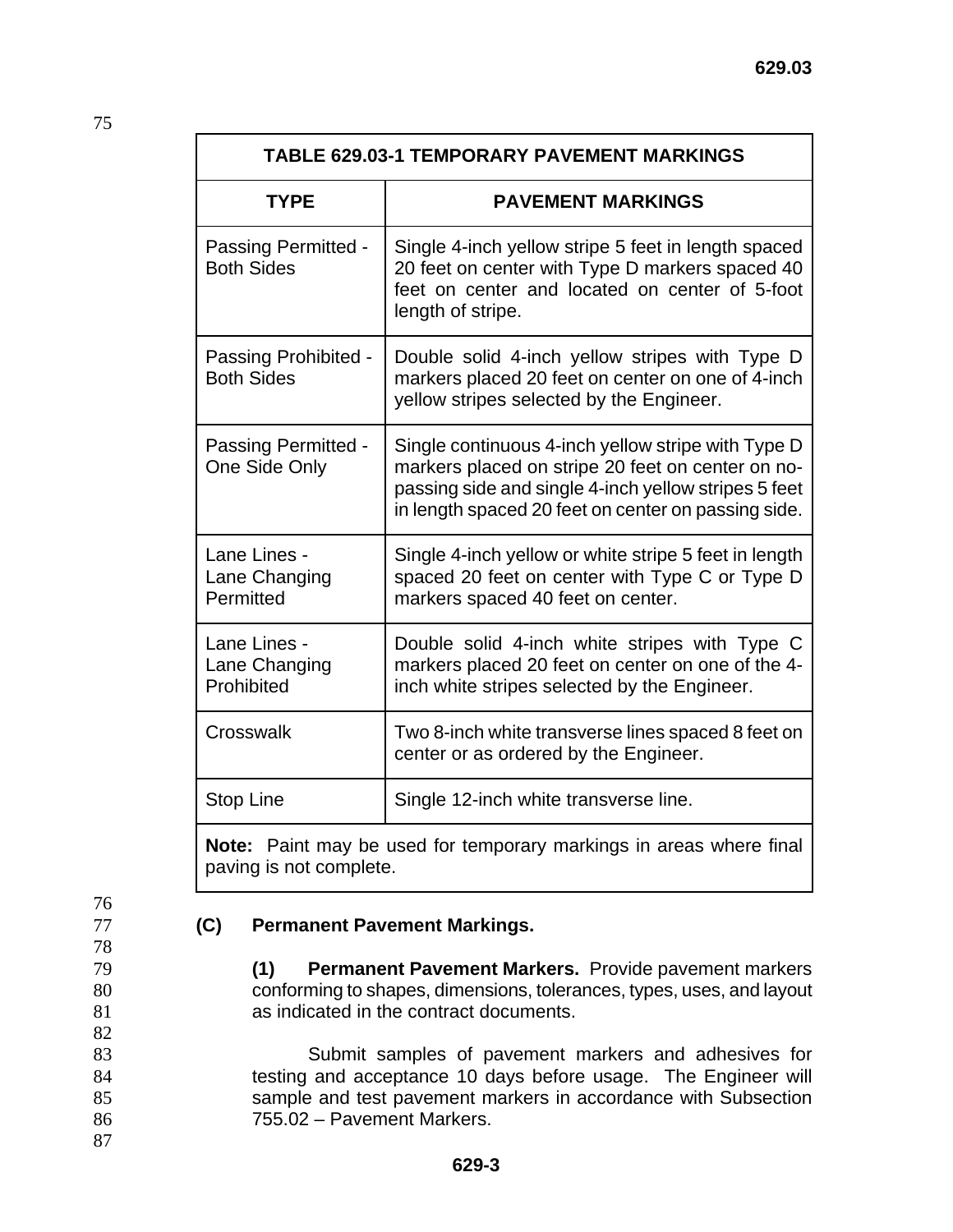- Use bituminous adhesive or standard set type epoxy adhesive to bond pavement markers to pavement.
- 

Heat and dispense bituminous adhesive from equipment that can maintain required temperature.

When using epoxy adhesive, mix components by employing two-component type automatic mixing and extruding apparatus. Automatic mixing equipment shall use positive displacement pumps **and shall properly meter components in ratio of 1:1,**  $\pm$  **5 percent by** volume. Check ratio in presence of the Engineer at beginning of each day or as ordered by the Engineer.

Mix only standard set type adhesive manually, and do not mix 102 more than 1 quart.

Place pavement markers within 60 seconds after mixing and extruding adhesive. No further movement of placed marker will be allowed. Use completely each mixed batch of adhesive within 5 minutes after start of mixing. Place adhesive on pavement surface or on bottom of marker, covering entire area of contact, without voids and with uniform thickness, to produce slight excess after pressing marker in place. Place marker in position and apply pressure with 111 slight twisting motion until firm contact is made with pavement. If 112 adhesive cannot be readily extruded from under marker when pressure is applied, discard remaining batch of adhesive. Immediately remove excess adhesive around edge of marker, on surrounding pavement, and on exposed surfaces of markers. 

Remove adhesive from exposed faces of markers, using soft rags moistened with mineral spirits conforming to MIL-PRF-680A(1) or kerosene. Other solvents will not be allowed.

Where bituminous adhesive is used, protect marker against impact until adhesive has hardened to the degree designated by the Engineer. Where epoxy adhesive is used, protect pavement markers against impact until adhesive has hardened in accordance with Table 629.03-2 – Adhesive Set Time For Epoxy Pavement Markers: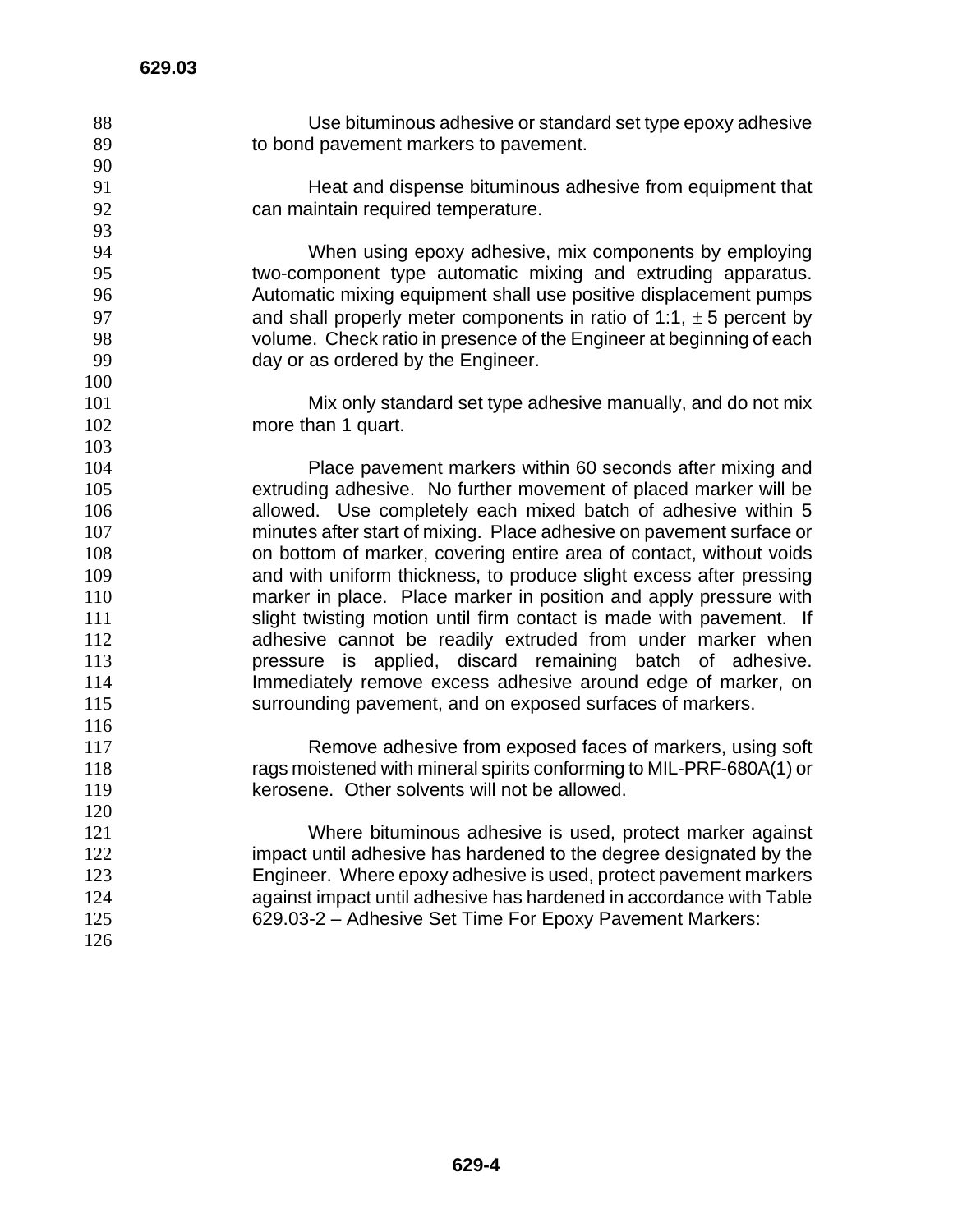|                                                      |                                                                                                                                                                                                                                                       | TABLE 629.03-2 - ADHESIVE SET TIME FOR EPOXY<br><b>PAVEMENT MARKERS</b>                                                                |                             |  |
|------------------------------------------------------|-------------------------------------------------------------------------------------------------------------------------------------------------------------------------------------------------------------------------------------------------------|----------------------------------------------------------------------------------------------------------------------------------------|-----------------------------|--|
|                                                      | Temperature <sup>*</sup><br>(Degrees F)                                                                                                                                                                                                               | <b>Standard Set Type</b><br>(Hours)                                                                                                    | Rapid Set Type<br>(Minutes) |  |
|                                                      | 100                                                                                                                                                                                                                                                   | 1.5                                                                                                                                    | 15                          |  |
|                                                      | 90                                                                                                                                                                                                                                                    | $\overline{2}$                                                                                                                         | 20                          |  |
|                                                      | 80                                                                                                                                                                                                                                                    | 3                                                                                                                                      | 25                          |  |
|                                                      | 70                                                                                                                                                                                                                                                    | $\overline{4}$                                                                                                                         | 30                          |  |
|                                                      | 60                                                                                                                                                                                                                                                    | 5                                                                                                                                      | 35                          |  |
|                                                      | 50                                                                                                                                                                                                                                                    | $\overline{7}$                                                                                                                         | 45                          |  |
|                                                      | 40                                                                                                                                                                                                                                                    |                                                                                                                                        | 65                          |  |
|                                                      | 30                                                                                                                                                                                                                                                    | No application below 50                                                                                                                | 85                          |  |
|                                                      | 20                                                                                                                                                                                                                                                    | degrees F                                                                                                                              | No application<br>below 30  |  |
|                                                      | 10                                                                                                                                                                                                                                                    |                                                                                                                                        | degrees F                   |  |
|                                                      | pavement surface temperature or ambient<br>*Either<br>air<br>temperature, whichever is lower.                                                                                                                                                         |                                                                                                                                        |                             |  |
| 127<br>128<br>129<br>130<br>131<br>132<br>133<br>134 | Do not use hardness of epoxy rim around marker as an<br>indication of degree of cure.<br>Remove and replace pavement markers that do not meet set<br>time requirements indicated in Table 629.03-2 - Adhesive Set Time<br>For Epoxy Pavement Markers. |                                                                                                                                        |                             |  |
| 135<br>136<br>137                                    |                                                                                                                                                                                                                                                       | Do not install pavement markers when relative humidity is<br>greater than 80 percent, or when pavement surface is not dry.             |                             |  |
| 138<br>139                                           |                                                                                                                                                                                                                                                       | When using Types A and J pavement markers for delineating<br>10-foot lane stripes, install markers in sets of four, with no fractional |                             |  |

126

142 143

140 sets allowed. Adjust lengths of each 10-foot stripe and each 30-foot 141 gap for skip striping  $\pm$  1 foot, to present uniform and balanced pattern.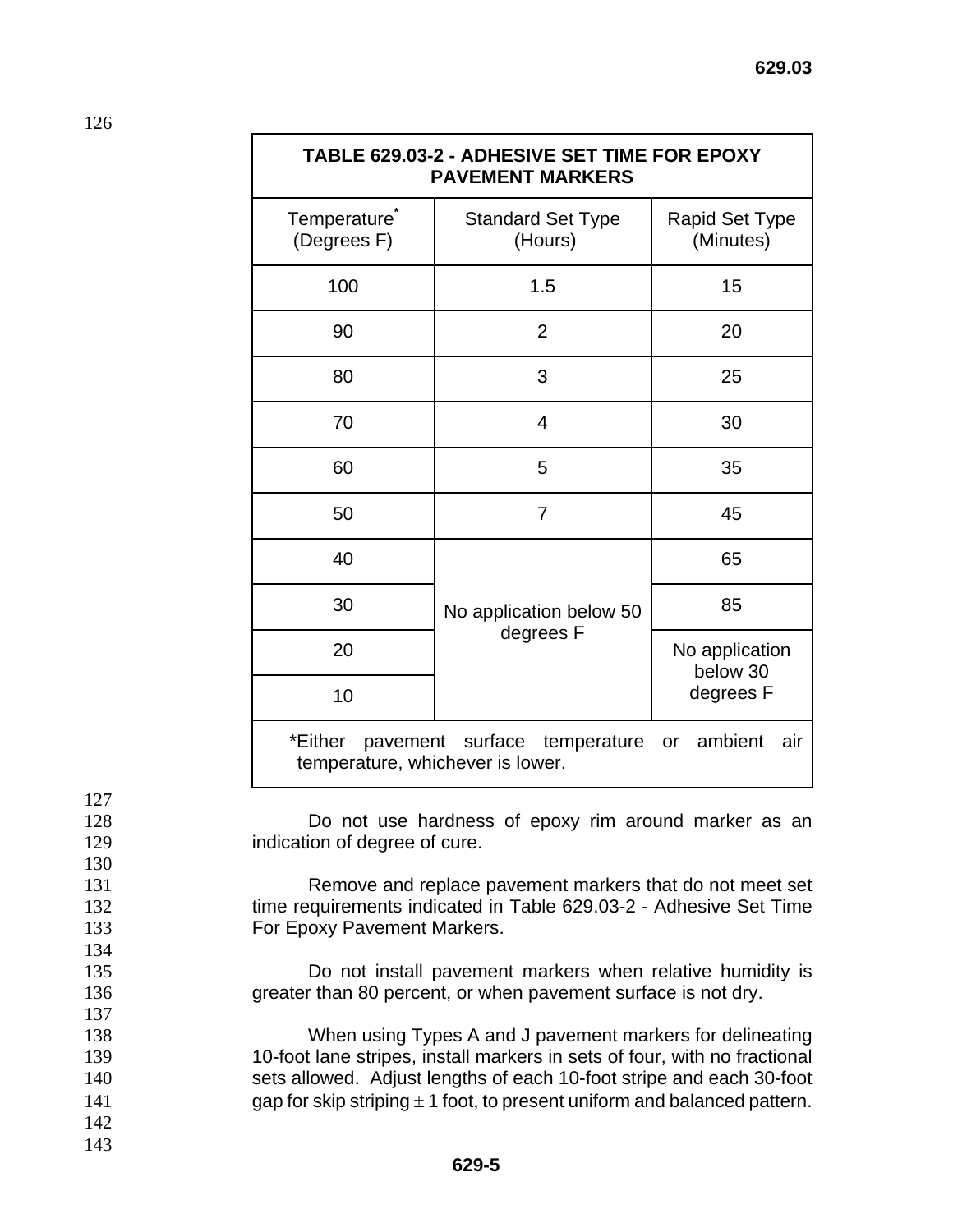| 143 | Do not install pavement markers over longitudinal or transverse          |
|-----|--------------------------------------------------------------------------|
| 144 | joints of pavement surface, pavement marking tape, and thermoplastic     |
| 145 | extrusion markings.                                                      |
| 146 |                                                                          |
| 147 | (2)<br>Traffic Paint. Use wheeled, manually or motor-propelled           |
| 148 | applicator machine to apply traffic paint at nominal thickness of 0.015  |
| 149 | inch or at rate of 300 linear feet of single 4-inch stripe for 1 gallon  |
| 150 | paint. Use applicator having appropriate shields around nozzles to       |
| 151 | permit sharp stripe definition, and separate nozzle to direct air stream |
| 152 | immediately ahead of paint application for clearing debris, dust, and    |
| 153 | other foreign matter. Immediately remove misted, dripped, and            |
| 154 | spattered paint from pavements.                                          |
| 155 |                                                                          |
| 156 | Protect freshly painted pavement markings from traffic until             |
| 157 | paint will not transfer to tires or other devices.                       |
| 158 |                                                                          |
| 159 | Repair or correct pavement markings damaged by traffic and               |
| 160 | paint marks on pavement caused by traffic crossing wet paint.            |
| 161 |                                                                          |
| 162 | (3)<br><b>Thermoplastic Extrusion Pavement Marking.</b>                  |
| 163 |                                                                          |
| 164 | <b>Equipment.</b> Apply material to pavement by extrusion<br>(a)         |
| 165 | method. One side of shaping die shall be pavement surface                |
| 166 | and other three sides shall be contained by, or shall be part of         |
| 167 | equipment for heating and controlling flow of material.                  |
| 168 |                                                                          |
| 169 | Equipment shall provide continuous mixing and agitation                  |
| 170 | of material. Conveying parts of equipment shall be constructed           |
| 171 | to prevent accumulation and clogging.                                    |
| 172 |                                                                          |
| 173 | Mixing and conveying parts, including shaping die, shall                 |
| 174 | maintain material at plastic temperature.                                |
| 175 |                                                                          |
| 176 | Equipment shall produce continuously uniform stripe                      |
| 177 | dimensions.                                                              |
| 178 |                                                                          |
| 179 | Applicator shall cleanly and squarely cut off stripe ends.               |
| 180 | Pans, aprons, or similar appliances that the die overruns will           |
| 181 | not be allowed.                                                          |
| 182 |                                                                          |
| 183 | Apply beads to entire surface of completed stripe by                     |
| 184 | automatic bead dispenser attached to liner.                              |
| 185 |                                                                          |
| 186 | Equip bead dispenser with automatic cutoff control                       |
|     |                                                                          |

 189 Use equipment that provides for varying die widths to<br>190 **produce varying widths of traffic markings**. produce varying widths of traffic markings.

187 synchronized with cutoff of thermoplastic material.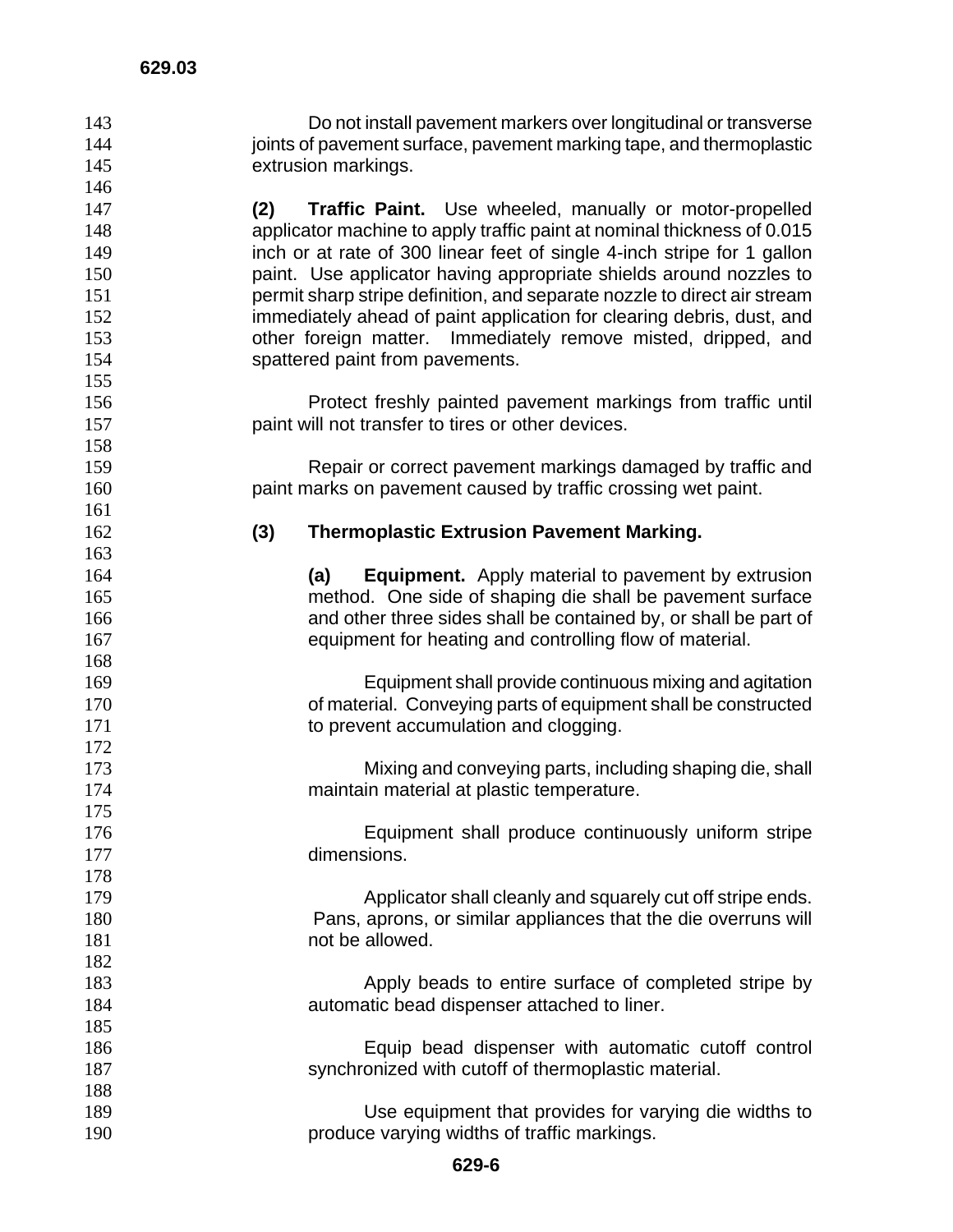| 191 |                                                                     |
|-----|---------------------------------------------------------------------|
| 192 | Provide kettle for melting and heating composition.                 |
| 193 | Equip kettle with automatic thermoplastic control device so that    |
| 194 | heating can be done by controlled heat transfer liquid rather       |
| 195 | than direct flame.                                                  |
| 196 |                                                                     |
| 197 | Equip and arrange applicator and kettle in accordance               |
| 198 | with National Fire Underwriters requirements.                       |
| 199 |                                                                     |
| 200 | Use mobile and maneuverable applicator that is capable              |
| 201 | of following straight lines and making curves in true arcs.         |
| 202 |                                                                     |
| 203 | Use applicator capable of containing minimum of 125                 |
| 204 | pounds of molten material.                                          |
| 205 |                                                                     |
| 206 | Application. Clean off dirt, blaze, paint, tape, and<br>(b)         |
| 207 | grease. Apply thermoplastic extrusion pavement marking only         |
| 208 | when pavement surface is dry.                                       |
| 209 |                                                                     |
| 210 | Use equipment that can apply material in variable widths            |
| 211 | from 2 inches to 12 inches. Apply material for full width of        |
| 212 | stripe in one application or pass.                                  |
| 213 |                                                                     |
| 214 | On concrete pavements, on HMA pavements more than                   |
| 215 | seven days old, and on HMA pavements paved within seven             |
| 216 | days containing less than 6 percent bituminous asphalt,             |
| 217 | pre-stripe application area with binder material, primer, or        |
| 218 | prime seal coat recommended by pavement marker                      |
| 219 | manufacturer.                                                       |
| 220 |                                                                     |
| 221 | Line thickness, as viewed from lateral cross section,               |
| 222 | shall measure not less than 3/32 inch at edges, and not less        |
| 223 | than 1/8 inch in center.                                            |
| 224 |                                                                     |
| 225 | Take measurements as average throughout 36-inch                     |
| 226 | sections of line. Two thousand pounds of thermoplastic              |
| 227 | materials supplied in granular or block form shall yield            |
| 228 | approximately 6,600 feet of 4-inch striping with 90-mil             |
| 229 | thickness.                                                          |
| 230 |                                                                     |
| 231 | Where required by the contract documents to apply new               |
| 232 | markings over existing markings, bond new line over old line so     |
| 233 | that no splitting or separation takes place during its useful life. |
| 234 |                                                                     |
| 235 | Provide finished lines with well-defined edges, free of             |
| 236 | waviness.                                                           |
| 237 |                                                                     |
| 238 |                                                                     |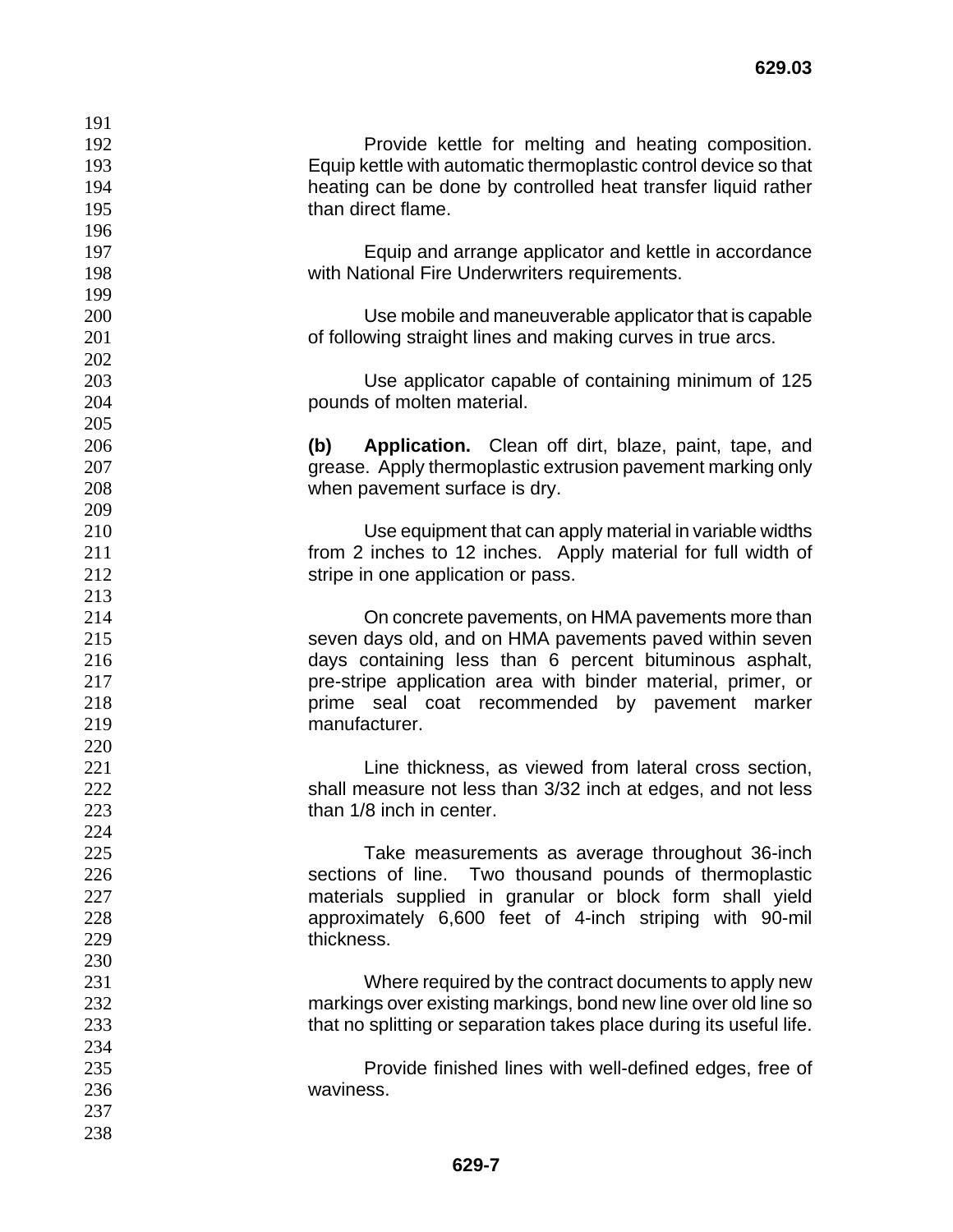**(4) Preformed Pavement Marking Tape.** Apply temporary or permanent preformed pavement marking tape manually or with tape applicators, in accordance with tape manufacturer's recommendations and the contract documents. Install preformed pavement marking 242 tape only when pavement surface is dry. Do not apply preformed pavement marking tape over other markings. Remove existing pavement markings and prepare surface for tape application in accordance with Subsection 629.03(A) - General. Apply preformed pavement marking tape only when ambient air temperature is at least 60 degrees F and rising, and roadway surface temperature is at least 70 degrees F and rising. Application of preformed pavement marking tape will not be allowed when roadway surface temperature exceeds 150 degrees F. Before applying preformed pavement marking tape, prime existing roadway surfaces with primer in accordance with tape manufacturer's recommendations. Use tapes of specified width or use tapes of different widths to form specified stripe width. The Engineer will pay for specified width of stripe when different tape widths are used to form specified width. Use butt splices only. Tape material shall not be overlapped. Areas marked with preformed pavement marking tape shall be ready for traffic immediately after application. **(D) Removal of Existing Pavement Markings.** Remove and dispose of existing pavement markings before performing the following activities: applying temporary or permanent traffic paint, thermoplastic extrusion pavement marking, or preformed pavement marking tape; and making changes in traffic pattern. Dispose of material in accordance with Subsection 201.03(F) - Removal and Disposal of Material. Use one of the following removal methods: **(1) Grinding.** Feather edges of grinding to make smooth transition 277 to existing roadway surface. Limit feathering to 3 inches beyond edge of existing striping to be removed. Vary feathered edges to differentiate them from traffic stripes. Coat ground asphalt pavement with rapid-setting slurry. **(2) Burning.** Burn off existing painted pavement markings using excess oxygen method.